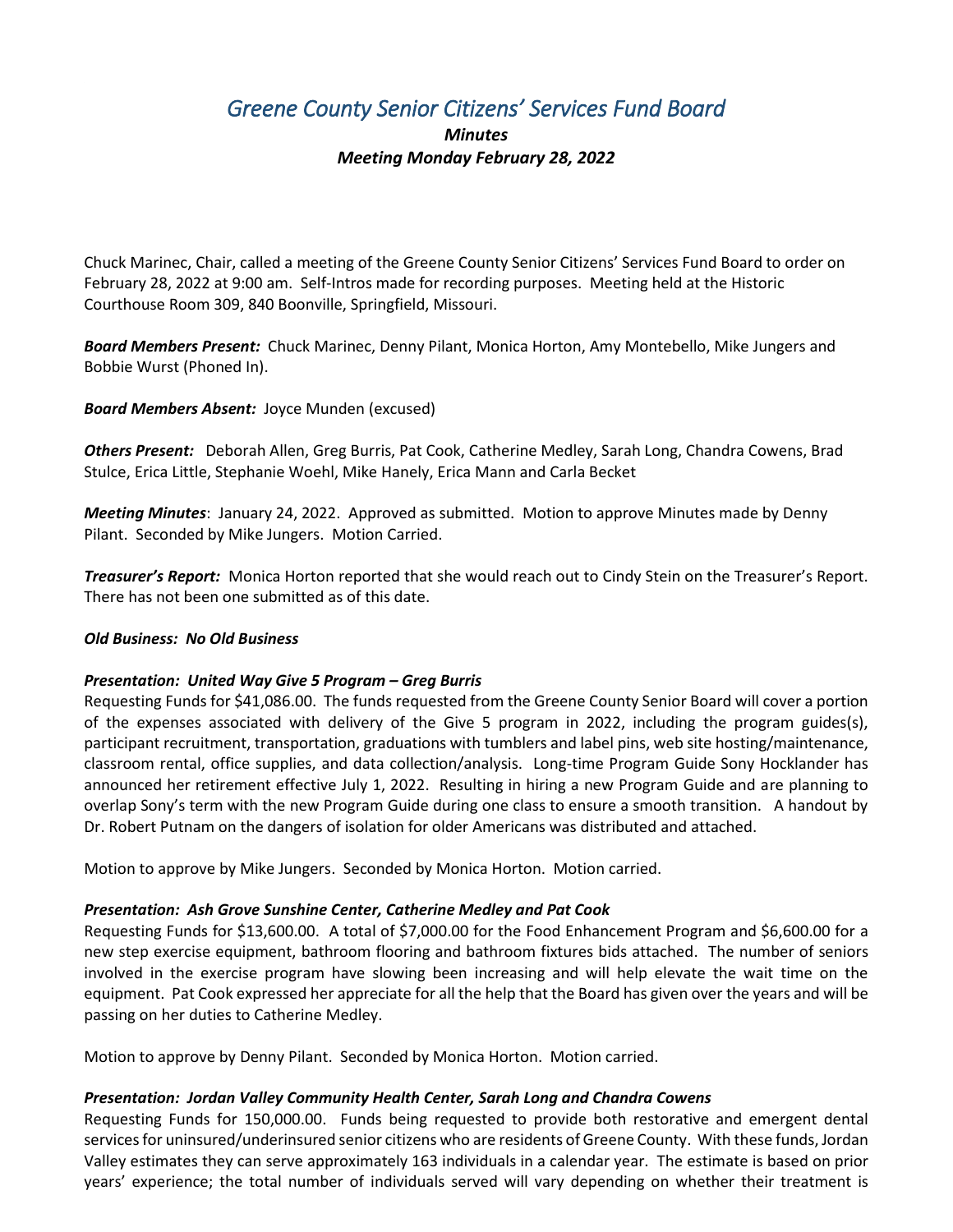restorative or emergent. In the calendar year just completed, the total number served was 98 patients total. This equates to 79 restoratives and 19 emergent cases. There is little to no funding available to provide dental services to seniors who do not have a private dental coverage or Medicaid.

Motion to approve by Bobbie Wurst. Seconded by Denny Pilant. Motion carried.

### *Presentation: Springfield-Greene County Health /Department – Brad Stulce, Erica Little and Stephanie Woehl*

Requesting Funds for \$396,097.00. This invaluable program began in 2008. This grant will enable the continuation of outreach efforts and programming to the senior population in Greene County. This rapidly growing group of senior citizens is especially vulnerable to Shingles. This program is structured to provide potentially lifesaving shingle vaccinations at *no charge* to the Greene County senior population age 60+. Listed below is some additional information:

- $\triangleright$  The program has delivered shingles vaccinations to more than 10,000 Greene County seniors
- Up to 20 outreach clinics were scheduled in cooperation with Greene County Senior Centers, Greene County Libraries, Senior Housing, SGCHD and Jordan Valley Community Health Center.
- $\triangleright$  On average, 700 vaccinations are administered each year.
- $\triangleright$  Beginning in 2018 a new vaccine was introduced with longer shelf-life and higher efficacy
- $\triangleright$  Demand is strong, waiting list of participants, partners requesting more outreach clinics
- $\triangleright$  2 dose regiment required. For every dose received, one is held for second dosing this poses a challenge. Strategy shifted to stockpiling and doing as many clinics as feasible based on inventory levels.
- $\geq$  2021 Impacts were 1548 vaccinations given, lives affected 774 person vaccinated. There were 20 Outreach clinics in 2021 and the target for 2022 is 36.
- $\triangleright$  Goal is to hit target goal by year's end = 2100 vaccinations and 36 Outreach clinics

Motion to approve by Bobbie Wurst. Seconded by Mike Jungers. Motion carried.

#### *Presentation – Alps Pharmacy – Mike Hanley, Erica Mann and Carla Beckett*

Mike Hanley handed out some information pertaining to Diabetic Shoes/Insoles. The qualifications that an individual would need to be considered for the program are listed below.

- Has Diabetes
- Has one or more of the following conditions in one or both feet:
	- $\checkmark$  History of partial or complete foot amputation
	- $\checkmark$  History of previous foot ulceration
	- $\checkmark$  History of pre-ulcerative callus
	- $\checkmark$  Peripheral neuropathy with evidence of callus formation
	- $\checkmark$  Poor circulation
	- $\checkmark$  Foot deformity
- Is being treated under a comprehensive diabetes care plan and needs therapeutic shoes and/or inserts.

Documentation Required from the Physician:

- Completed Statement of Certifying Physician and
- Completed detailed written order for the shoes and inserts and
- A copy of the office notes that document the criteria listed above, diabetes management plan and a foot exam. These must be signed, dated and agreed to by the MD or DO.

Any questions can be answered by the pharmacy.